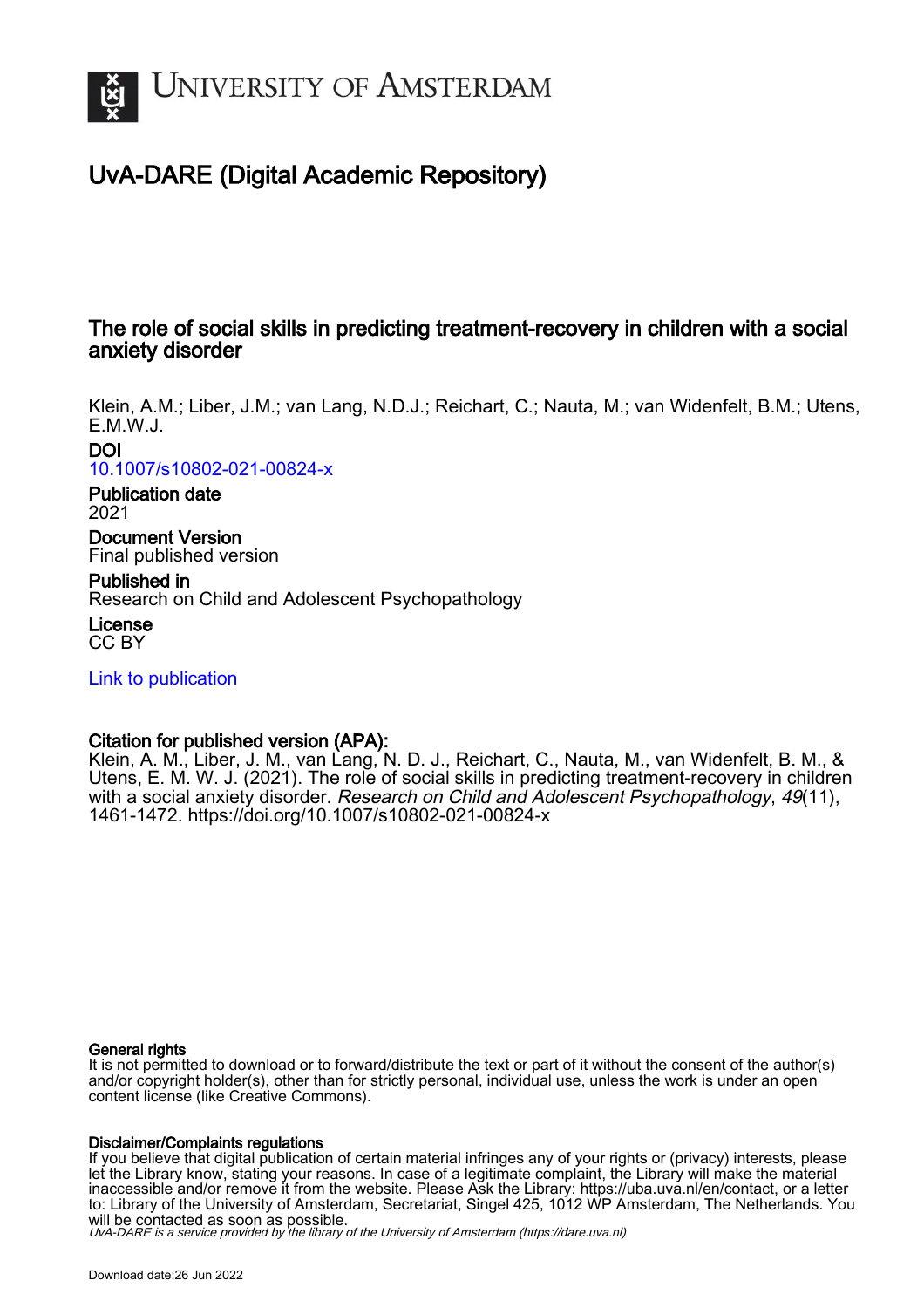

## **The Role of Social Skills in Predicting Treatment‑Recovery in Children with a Social Anxiety Disorder**

Anke M. Klein<sup>1,2</sup><sup>®</sup> [·](http://orcid.org/0000-0002-0914-0996) Juliette M. Liber<sup>3</sup> · Natasja D. J. van Lang<sup>4</sup> · Catrien Reichart<sup>4</sup> · Maaike Nauta<sup>5</sup> · **Brigit M. van Widenfelt<sup>4</sup> · Elisabeth M. W. J. Utens6,7,8**

Accepted: 28 April 2021 / Published online: 24 June 2021 © The Author(s) 2021

## **Abstract**

The current study investigated the role of social skills and its interaction with social anxiety as predictors of treatment outcome in children with an anxiety disorder either with or without a social anxiety disorder (SoAD). In total, 133 children (aged 8 to 13) with an anxiety disorder received a 10-session cognitive behavioral treatment (FRIENDS program). Pre- to post treatment Reliable Change (RC) and Treatment-Recovery (TR) were assessed from a multi-informant perspective, by including diagnostic information (ADIS C/P), child-reported anxiety symptoms (MASC) and parent-reported internalizing symptoms (CBCL-Int). Social skills were assessed with the parent-rated Social Skills Rating System (assertion, self-control, responsibility). Results showed that 1) parents of children with a SoAD reported signifcantly less favorable use of assertive and responsible social behavior in their children pre-treatment than parents of children without SoAD, 2) children with higher social skills had a better treatment recovery, and 3) children with anxiety and higher responsible behavior pre-treatment and without a SoAD had a better treatment recovery, but this efect did not show for children with SoAD. In conclusion, better use of social behavior increased the likelihood of treatment recovery but not of reliable change. Further studies on the role of social skills in the treatment of childhood (social) anxiety are needed to investigate the mechanisms by which social skills impact treatment outcome.

**Keywords** Childhood anxiety · Social anxiety disorder · Social skills · Cognitive behavioral treatment (CBT)

Over the years, evidence has accumulated that cognitive behavioral therapy is efective for the treatment of childhood anxiety disorders. Most treatment outcome studies (for childhood anxiety) are eclectically approached and include a combination of evidence-based techniques (Emmelkamp et al., [2010](#page-11-0); Fréchette-Simard et al., [2018](#page-11-1)). Ofering children

are therefore co-frst authors.

- $\boxtimes$  Juliette M. Liber j.m.liber@uu.nl
- <sup>1</sup> Developmental and Educational Psychology, Leiden University, Leiden, The Netherlands
- <sup>2</sup> Clinical Child and Adolescent Psychology, Ruhr University, Bochum, Germany
- Developmental Psychology, Utrecht University, Utrecht, The Netherlands

with various anxiety disorders an eclectic or generic treatment program may result in positive outcomes for the group in general (e.g., Nauta et al., [2003](#page-11-2); Khanna & Kendall, [2010](#page-11-3); for an overview, see Rapee et al., [2009;](#page-11-4) for a meta-analysis, see James et al., [2013](#page-11-5)), but may systematically result in less favorable outcomes for subgroups. For example, some recent studies suggest that children and adolescents with social anxiety have the poorest outcomes following treatment when Anke Klein and Juliette Liber equally contributed to the paper and compared to other anxiety disorders (e.g., Baartmans et al.,

- <sup>4</sup> Curium, Leiden University Medical Center, Leiden, The Netherlands
- <sup>5</sup> Faculty of Behavioural and Social Sciences, University of Groningen, Groningen, The Netherlands
- Research Institute of Child Development and Education, University of Amsterdam, Amsterdam, The Netherlands
- Academic Center for Child Psychiatry the Bascule/AMC, Amsterdam, The Netherlands
- <sup>8</sup> Department of Child and Adolescent Psychiatry, Erasmus University, Rotterdam, The Netherlands

 $\boxtimes$  Anke M. Klein a.m.klein@leidenuniv.nl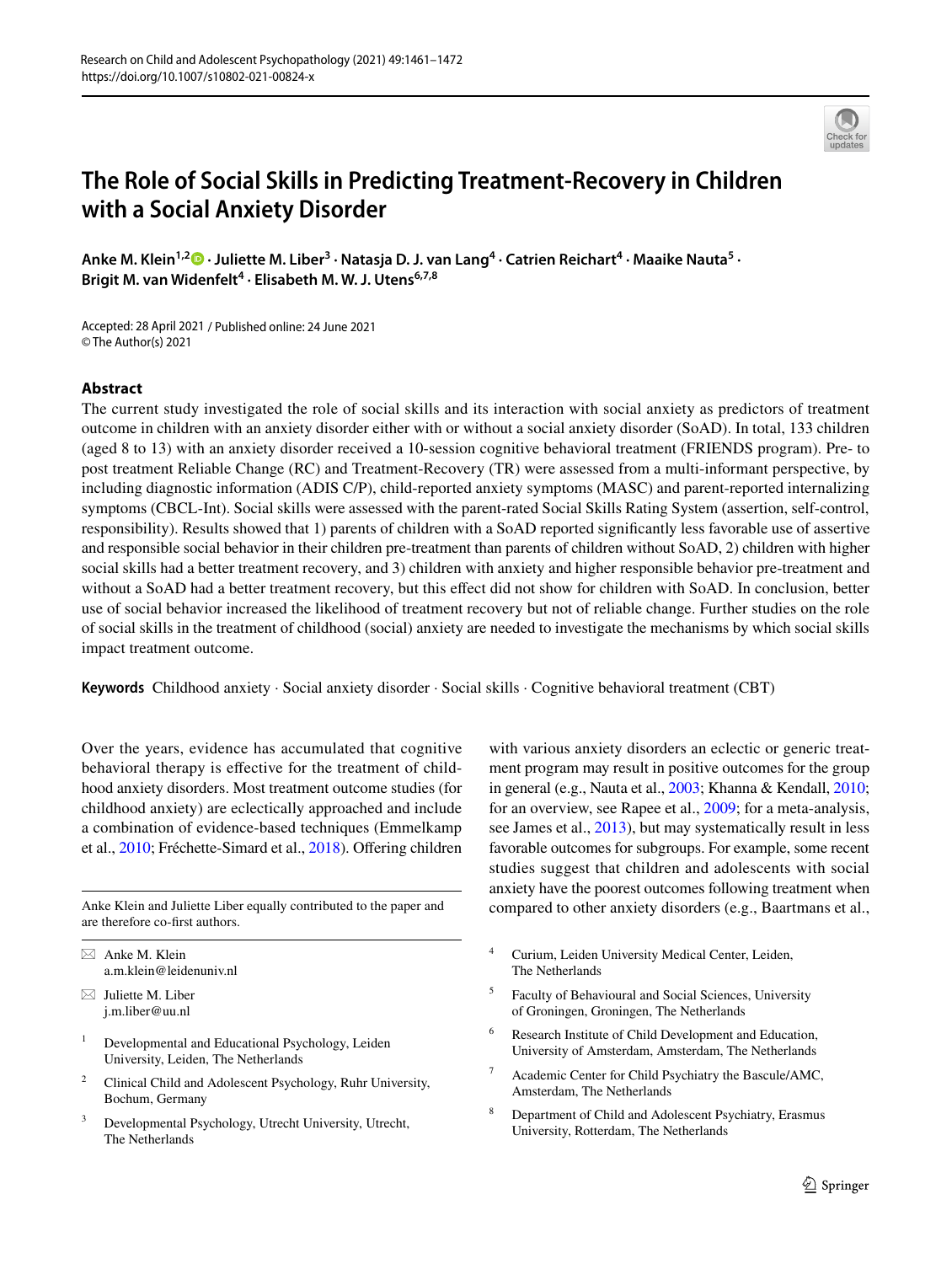[2019;](#page-10-0) Hudson et al.[, 2015a,](#page-11-6) [b](#page-11-7); Kodal et al., [2018;](#page-11-8) Lundkvist-Houndoumadi & Thastum, [2017](#page-11-9); Waters et al., [2018](#page-12-0)). Indeed, more and more studies suggest that offering tailored / personalized treatment may result in better treatment outcomes (McLeod et al., [2013](#page-11-10); Hudson et al., [2015b](#page-11-7)). In order to take the next step in improving treatment outcome, there is a serious need to identify factors associated with treatment success and failure especially in children with a social anxiety disorder (SoAD).

One of the candidate predictors for outcome of SoAD treatment that is often mentioned is *social skills* (e.g., Spence & Rapee,  $2016$ ). Social skills can be conceptualized as a specifc class of behaviors that an individual exhibits in order to successfully complete a social task (e.g., communication, play, work together; McDaniel et al., [2017](#page-11-11)). Children showing difficulties with adequate social or interpersonal behavior are more likely to develop emotional or behavioral disorders (EBD), peer relationship problems, teacherstudent relationship problems (Hebert-Myers et al., [2006](#page-11-12)). The adequate use of social skills plays an important role in day-to-day communication and interaction. As a result, children who show less adequate behavior in social situations may proft less from treatment as many of in-session activities and homework assignments involve communication and interaction with others (e.g., therapist, parents, peers, etc.), Moreover, these children might beneft less from treatment; their poor skills may hinder experimentation with and generalization of newly learned skills.

Poor social skills, including the use of inadequate social behavior is clearly linked to the maintenance and possibility also to the etiology of childhood social anxiety (for a review and theoretical model of childhood social anxiety, see Spence & Rapee, [2016\)](#page-12-1). Results on the relation between social anxiety and social skills are contradictory. Some studies conclude that children with social anxiety have a social skills deficit (Alfano et al., [2006;](#page-10-1) Dodd et al., [2011](#page-11-13); Ginsburg et al., [1998](#page-11-14); Inderbitzen-Nolan et al., [2007](#page-11-15); Miers et al., [2010;](#page-11-16) Spence et al., [1999](#page-12-2)). Other studies do fnd that children with social anxiety behave less adequately in social situations than their non-anxious peers and conclude that this difference might not be due to a social skills deficit per se, but that children with social anxiety have difficulty to adequately use their social skills due to their anxiety (see also, Hopko et al., [2001](#page-11-17); Spence & Rapee, [2016\)](#page-12-1). Some studies even shed doubt on the relation between social anxiety and lower social skills and state that it only a self-perceived deficit and not an actual deficit (Cartwright-Hatton et al., [2003,](#page-10-2) [2005;](#page-10-3) Klein et al., [2018;](#page-11-18) van Niekerk et al., [2017](#page-12-3)). For example, Dodd et al. ([2011\)](#page-11-13) found that children with a social anxiety disorder had signifcantly lower ratings of social skills by observers than non-anxious controls. In other studies, evidence was found for impairments in social functioning and poorer social skills in children with social anxiety according to the parents (Ginsburg et al., [1998](#page-11-14)), and for a social skills deficit in adolescents with social anxiety compared to non-anxious adolescents (Inderbitzen-Nolan et al., [2007\)](#page-11-15). Children with SoAD were also found to be less socially competent by their peers and were less likely to receive positive evaluations from peers during behavioral observations (Spence et al., [1999](#page-12-2)). On the other hand, Cartwright-Hatton et al. ([2003\)](#page-10-2) did not fnd evidence for poor social skills in children with social anxiety. The authors found that social anxiety was only weakly related to objective ratings of social skills, and that objective observers could not distinguish children with low levels of social anxiety from children with high levels of social anxiety when they participated in a discussion with an unfamiliar adult. Nevertheless, children with high levels of social anxiety rated their own social skills lower than peers with lower levels of anxiety.

In conclusion, there is evidence for the relation between social anxiety and displaying less adequate social behavior in diferent contexts, but it remain unclear if this is due to an actual social skill deficit, a performance deficit (i.e., they do have the social skills, but have problems to use it due to their social anxiety), or only a perceived deficit (i.e., they do report lower skills, but external raters do not see this). Despite the contradictory results, there is a clear consensus that children with social anxiety perceive themselves as being less socially competent which infuences the way they perceive themselves, others and the world around them. Parent-reports on observed social behaviors may therefore better refect children's levels of social skills. To the best of our knowledge, there are no studies yet that compared parent reported social skills between children with social anxiety and children with anxiety but without social anxiety. The negative self-perception of children with social anxiety, and possibly also the difficulty to use their skills or even a defcit in their skills may have impact on the therapeutic process and could lead to greater variance in treatment outcome compared to children with anxiety but without social anxiety.

The overall aim of the current study was to investigate the role of parent-reported social skills performance on treatment outcome and the possible interaction with social anxiety. This study follows up on a study by Liber et al. ([2008\)](#page-11-19) who investigated the effect of individual versus group therapy in a large sample of children with an anxiety disorder and additionally also studied the efects of social anxiety on treatment outcome. They found comparable treatment outcome efects compared to other studies. In addition, no signifcant diferences between group- and individual therapy and also no efects of social anxiety, nor interaction efects of social anxiety with group- versus individual therapy were found in this study. In this study, they measured social skills prior to treatment and mention that social skills may be an important factor in the treatment outcome especially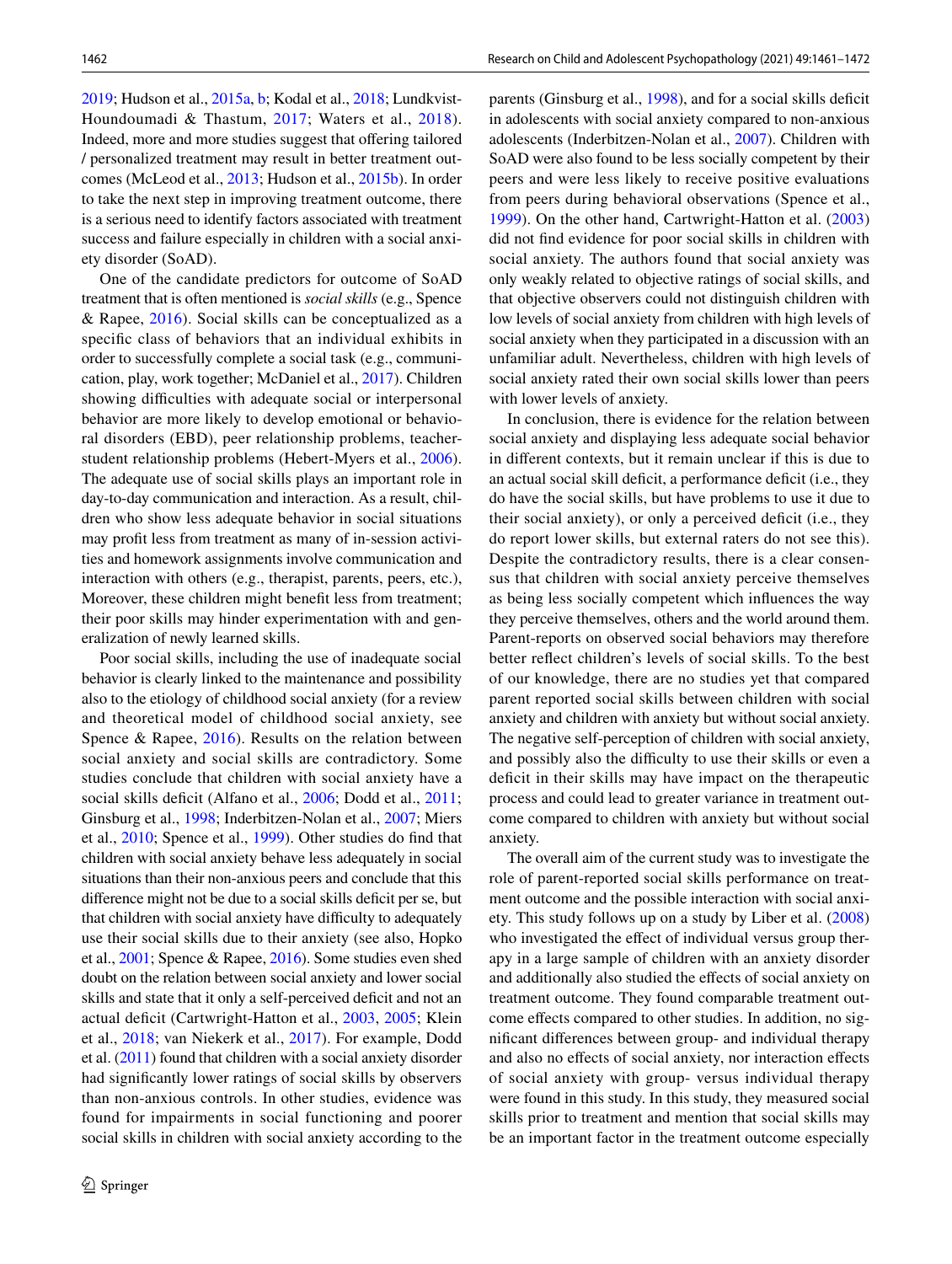for children with social anxiety, but they did not test this in their study. Therefore, the current study reanalyzed this data to examine 1) whether parents of children with SoAD reported diferent levels of social skills in their children prior to treatment than parents of children with an anxiety disorder without SoAD, 2) whether levels of social skills predicted treatment outcome, and 3) whether there was an interaction between parent-reported social skills and social anxiety. As there are, to the best of our knowledge, no studies that examined diferences in parental reported social skills between children with SoAD and children with other anxiety diagnoses, we tested the hypothesis that SoAD is associated either with lower social skills or not within the sample of children with anxiety (with and without SoAD). We expected that especially children with lower social skills and a social anxiety disorder would have a signifcantly lower treatment outcome than children with higher social skills and an anxiety disorder without social anxiety in their profle (see also, Hofmann, [2000](#page-11-20)).

## **Methods**

## **Participants**

The sample was selected from consecutive referrals of 8–12-year-old children to the anxiety and depression unit of the outpatient university clinic for child and adolescent psychiatry of Leiden University Medical Center (LUMC)/ Curium or Erasmus Medical Center Rotterdam/Sophia. The present study was part of a study evaluating the efficacy of individual versus group cognitive behavioral treatment that ran between 2002–2006 (see also, Liber

<span id="page-3-0"></span>**Table 1** Demographic Data

et al., [2008\)](#page-11-19). As part of the routine procedure, children and their parents were interviewed with the Dutch version of the Anxiety Disorders Interview Schedule for children (ADIS-C/P; Siebelink & Treffers, [2001](#page-12-4); Silverman & Albano, [1996\)](#page-12-5). Children who received a diagnosis of social anxiety disorder (SoAD) separation anxiety disorder (SAD), generalized anxiety disorder (GAD), or specifc phobia (SP) were included. A detailed description of exclusion criteria can be found in the study by Liber et al. [\(2008](#page-11-19)). A total of 142 children diagnosed with an anxiety disorder and their parents were asked to participate of which 133 participants signed informed consent and started treatment (59 girls; Age: *M* = 10.10,  $SD = 1.27$ . The treatment completers sample included 124 children since nine children (6.8%; 3 girls) dropped out of treatment. Of the resulting 124 children, 65 were treated individually and 59 children were treated in group format. In total, information was obtained from 123 mothers and from 108 fathers. Seven children did not maintain contact with their fathers or the fathers were unknown. Six fathers refused to participate, one father and one mother died, and two fathers lacked sufficient profciency in Dutch. Demographic data are presented in Table [1.](#page-3-0) The committees for medical ethics of Leiden University Medical Center and of Sophia Childrens Hospital/ Erasmus Medical Center approved this study (ISRCTN48511871). The trial was registered at the Dutch Trial Register (NL309/ NTR 347).

#### **Measures**

**Multidimensional Anxiety Scale for Children** (MASC; March, [1997;](#page-11-21) March et al., [1999](#page-11-22)). The MASC is a child

|                                  | Children with SoAD $(n=39)$ | Children without SoAD $(n=85)$ |
|----------------------------------|-----------------------------|--------------------------------|
| Age in years                     | $M=10.38$ (SD = 1.24)       | $M=9.92$ (SD = 1.28)           |
| <b>SES Low</b>                   | $n=7$                       | $n=12$                         |
| Middle                           | $n=21$                      | $n = 36$                       |
| High                             | $n=11$                      | $n = 37$                       |
| Primary diagnosis pre-treatment  |                             |                                |
| SoAD                             | $n=20$                      | $n=0$                          |
| <b>SAD</b>                       | $n=12$                      | $n = 38$                       |
| GAD                              | $n = 4$                     | $n = 32$                       |
| <b>SP</b>                        | $n=3$                       | $n = 15$                       |
| Comorbidity N°D                  | $M = 2.46$ (SD = 1.19)      | $M=1.62$ (SD = 0.80)           |
| Primary diagnosis post-treatment |                             |                                |
| None                             | $n = 16$                    | $n = 40$                       |
| SoAD                             | $n=11$                      | $n=3$                          |
| <b>SAD</b>                       | $n=7$                       | $n = 17$                       |
| GAD                              | $n=2$                       | $n=9$                          |
| <b>SP</b>                        | $n=3$                       | $n = 16$                       |
|                                  |                             |                                |

NºD Mean number of disorders (e.g., Anxiety, ADHD, Depression), *SoAD* Social Anxiety Disorder, *SAD*Separation Anxiety Disorder, *GAD*Generalized Anxiety Disorder, *SP*Specifc Phobia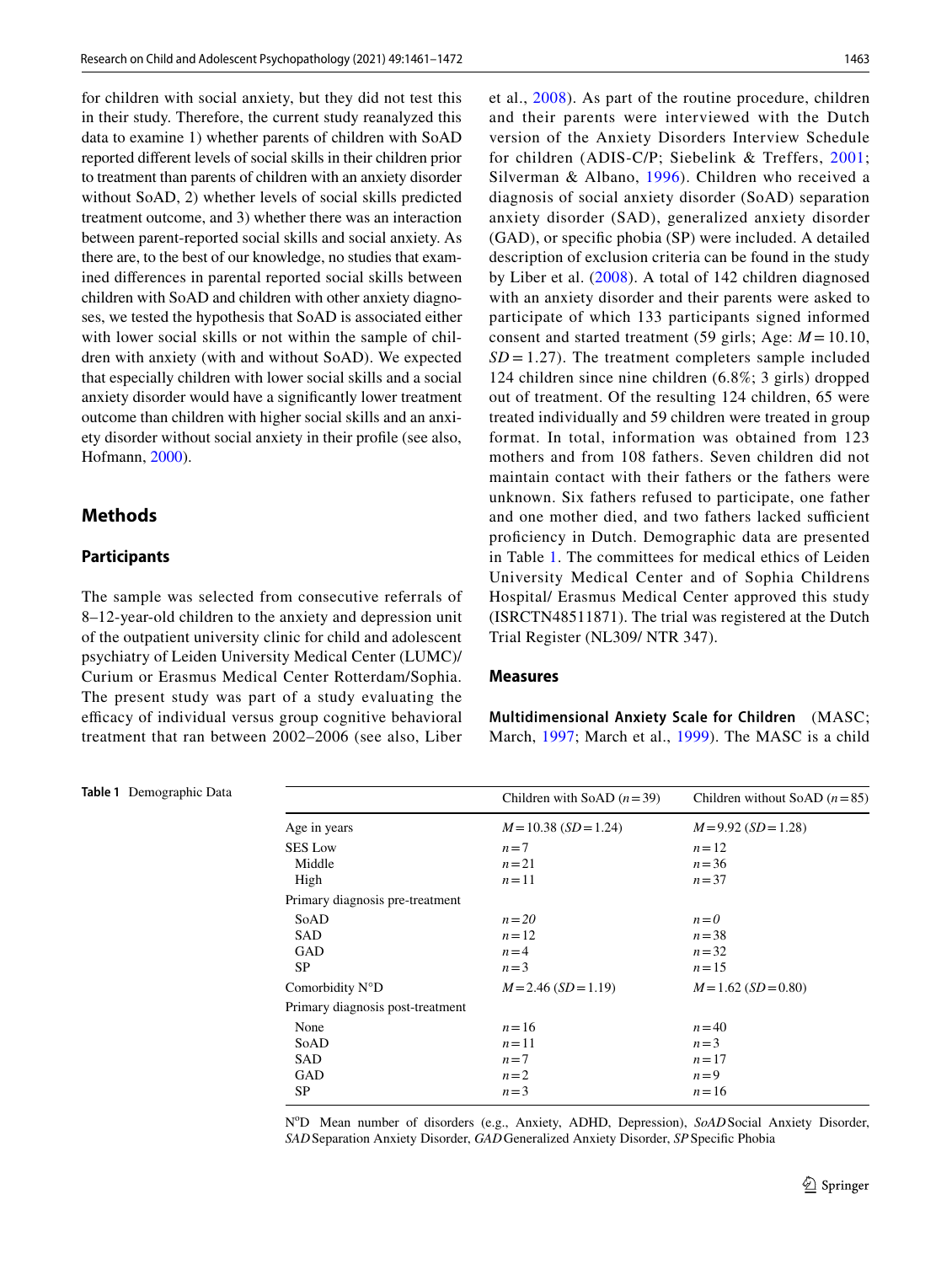self-report measure of pediatric anxiety for children aged 8 to 18 and includes 39 items which are rated on a 4-point-Likert-style scale. A Dutch translation of the MASC demonstrated an excellent internal consistency for the total score  $(\alpha = 0.93)$  and a good re-test reliability ( $r = 0.81$ ; Utens & Ferdinand, [2000](#page-12-6)). Internal consistency in the current study was excellent (T1: *α*=0.90; T2: *α*=0.92).

**Child Behavior Checklist** (CBCL; Achenbach, [1991](#page-10-4); Verhulst et al., [1996\)](#page-12-7). The CBCL is a standardized measure of parental perception of their children's emotional behavioral problems. For the current study, only the internalizing scale of the CBCL (CBCL-Int) was used. Good reliability and validity were found for the CBCL in a Dutch sample with cross-national correlations between 0.82 and 0.99 (de Groot et al., [1994](#page-10-5)). Internal consistency in the current study was good as well (mother: T1:  $\alpha$  = 0.88, T2: *α*=0.92; father: T1: *α*=0.88, T2: *α*=0.90).

*Social Skills Rating System* (SSRS; Gresham & Elliott, [1990\)](#page-11-23). The SSRS is a parent-report measure that assesses social skills in their children by documenting the perceived frequency of social behaviors. The scale is specifically designed for children and consists of 38 items divided into 4 subscales: 'assertion' (i.e., asking others for information, introducing oneself, and responding to the actions of others), 'self-control' (i.e., behaviors that emerge in confictsituations, such as responding appropriately to teasing, and in non-confict situations that require taking turns and compromising), 'responsibility' (i.e., cleans up after him/herself, helps in the household on its own before asking help), and 'cooperation' (i.e., helping others, sharing and complying with rules and directions). The SSRS parent version proved to be reliable and valid (reliability coefficients range from 0.65 to 0.90 in a population of American children; Gresham & Elliott, [1990\)](#page-11-23). A translation of the SSRS was developed at the department of child and adolescent psychiatry of the Sophia Children's Hospital. To examine the psychometric properties of the SSRS data in a Dutch sample, we used data on a typical population collected as part of the TRAILSstudy (Tracking Adolescents Individuals Lives Survey; De Winter et al., [2005](#page-10-6)). Exploratory factor analysis using the TRAILS data (*N*=2230) suggested minor changes with regard to item distribution: The item-distribution for the scales 'self-control' and 'responsibility' was identical to the item-distribution of the original scale, while one item was added to the 'assertions' scale (item 27 'Gives compliments to friends or other children in the family. This item was originally included in the scale Cooperation'). The scale 'cooperation' showed the least similarities and was therefore excluded. For the current study, the subscales assertion, selfcontrol, and responsibility were administered. Sufficient to good internal consistency showed for the three scales for both father- and mother reports (mother report: assertion:  $\alpha = 0.77$ , self-control:  $\alpha = 0.77$ , responsibility:  $\alpha = 0.69$ ; father-report: assertion:  $\alpha = 0.79$ , self-control:  $\alpha = 0.78$ , responsibility:  $\alpha$  = 0.68). Mother- and father ratings in the current study correlated signifcantly (assertion: *r*=0.74,  $p < 0.001$ ; self-control:  $r = 0.63$ ,  $p < 0.001$ ; responsibility:  $r = 0.61$ ,  $p < 0.001$ ). As there were no statistically significant diferences between the two raters (all *p-values*>0.1) on all subscales, three combined mean subscale scores were computed. To adjust for gender efects, the subscales were standardized into t-scores using norm-data on boys and girls.

**Anxiety Disorders Interview Schedule** (ADIS-C/P; Silverman & Albano, [1996](#page-12-5); Dutch translation: Siebelink & Treffers, [2001](#page-12-4)). The ADIS-C/P for DSM-IV was administered pre- and post-treatment to obtain clinical information from the parents and the child. The ADIS-C/P is a reliable instrument for deriving DSM-IV anxiety disorder symptoms and diagnoses in children aged 7 to 16. The interview is organized according to DSM-IV criteria and yield kappa coefficients for SoAD, SAD, SP and GAD in the good to excellent range for both the child- and the parent interview (Silverman et al., [2001\)](#page-12-8). Pre-treatment ADIS-C/P interviews were conducted by licensed psychologists. During the conduct of the study clinicians and researchers met several times to ensure that procedures and decision making were alike. At post-treatment, interviews were conducted by trained master-students and researchers from the team (for a detailed description, see also Liber et al., [2008](#page-11-19)). Master level students were trained by observing live and videotaped interviews and completed an exam to prove acceptable administration of the interview. The interview reports were reviewed, supervised and discussed with the master students during the conduct of the study to ensure that administration, scoring and reporting would not drift.

#### **Treatment and Procedure**

First, children and their parents were assessed with the ADIS-C/P. If all inclusion criteria were met and informed consent was obtained, children were assigned to either individual or group cognitive behavioral therapy by sequential randomization. All pre-treatment measures were administered in both parents and children. A waiting list condition was not used, since there is strong evidence that cognitive behavioral therapy is more efective than a waitlist condition (e.g., Cartwright-Hatton et al., [2004\)](#page-10-7). One week posttreatment, children and parents were interviewed with the ADIS-C/P and assessment measures (including the MASC and the CBCL-Int) were again administered in both children and parents.

Children were treated with the FRIENDS program (Barrett & Turner, [2000](#page-10-8); Dutch translation: Utens et al., [2001](#page-12-9)). This program is based on a theoretical framework with three main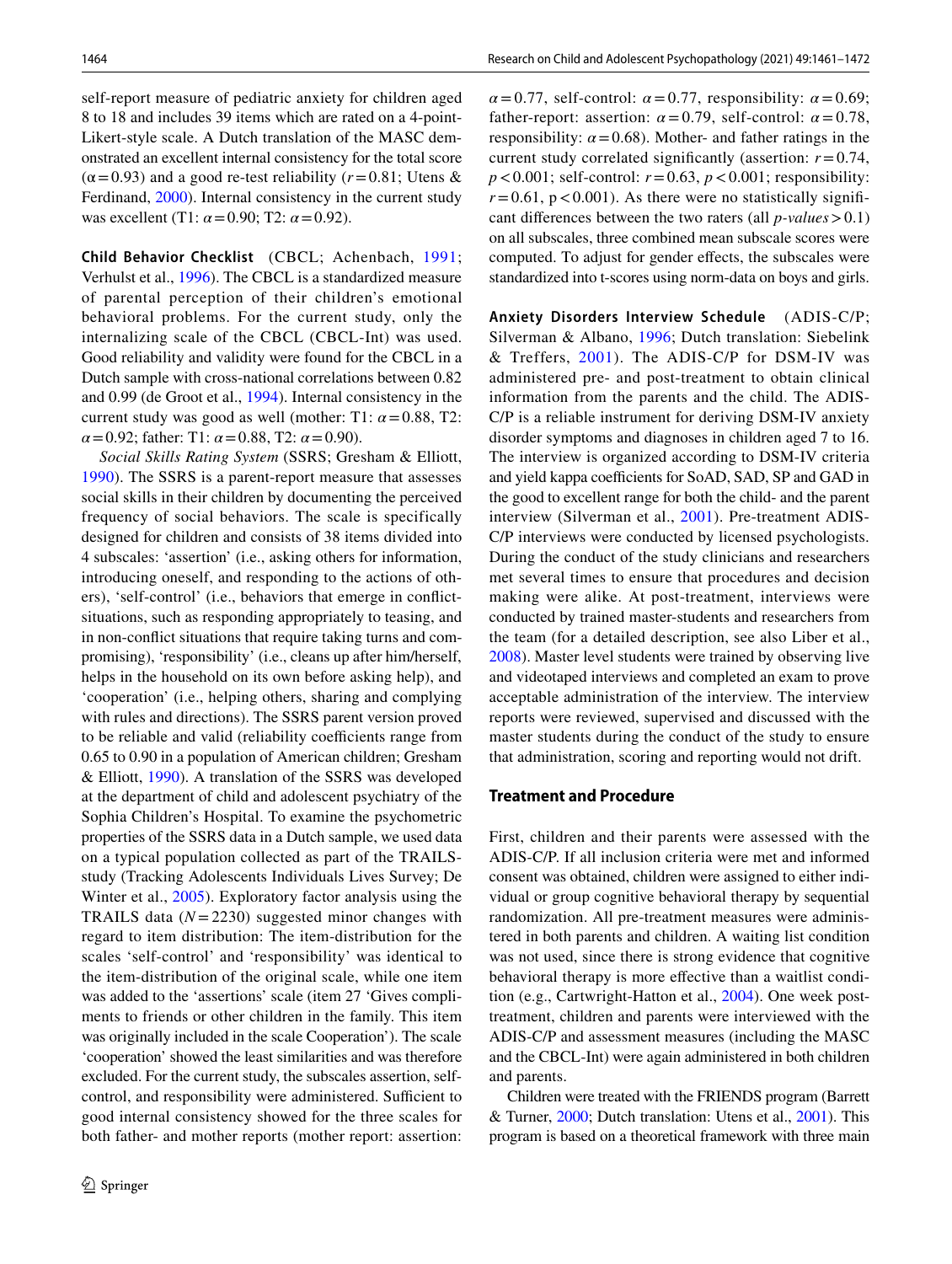target areas for change: Physical symptoms, cognitive processes and coping skills. Several therapeutic techniques were used, such as cognitive restructuring, reinforcement, exposure and relaxation. All children received a manual-based 10-session weekly cognitive behavioral treatment program and two booster sessions, either in individual- or group format. Parents received 4 sessions of parent training, which included mainly psychoeducation, also either in the group treatment or in the individual setting. If children were randomized to ICBT parent session were conducted individually, if children were randomized to GCBT parent session were conducted in groups. The treatment did not include social skills components per se, but rather stressed the importance of social support and included exercises that encouraged children to seek social support.

#### **Data Analysis**

**Treatment Outcome** An important issue related to the study of treatment outcome is a clear description of treatment success and treatment failure. The issue of statistically significant change and clinically meaningful change has been discussed repeatedly (Chambless & Hollon, [1998](#page-10-9); Kazdin, [1999;](#page-11-24) Creswell, [2020](#page-10-10)). Various strategies to describe clinical signifcance have been suggested (Jacobson et al., [1999\)](#page-11-25), and leaded to reporting clinically significant and meaningful change (e.g., Shortt et al., [2001](#page-11-26); Silverman et al., [1999\)](#page-12-10). When studying predictors for treatment outcome, researchers tend to fall back on commonly used strategies, such as regression analysis with raw scores (see also, Rapee, [2000;](#page-11-27) Victor et al., [2006\)](#page-12-11). Using this kind of strategies lead to a model that accounts for variance in outcome, but not for clinically signifcant or meaningful change. Therefore, in the current study, outcome was defned in two ways: Pre- to posttreatment change (Reliable Change; RC, continuous variable) and success and failure (Treatment-Recovery; TR, dichotomy).

Post-treatment diagnostic status, as assessed with the ADIS C/P, refected the clinical point of view on TR. Any references to treatment success based on ADIS-TR in the text from here on will indicate that children were free of *any* anxiety disorder at post-treatment according to consensus clinician composite rating based on child and parent interviews (see Creswell et al., [2020\)](#page-10-10). Child self-reported anxiety symptoms (MASC) and parent-reported internalizing symptoms (CBCL-Int) at pre- and post-treatment refected the point of view on TR and RC from the child, father and mother. TRs and RCs were computed with the procedure proposed by Hageman and Arrindell [\(1999](#page-11-28)) resulting in a modifed Clinically Signifcant change Index (CSI; Jacobson & Truax, [1991](#page-11-29)). The RC-score is a continuous variable refecting the amount of change. In order to calculate TR, several steps were taken. First, the RC-score was recoded into an index with three categories (deteriorated, not reliably changed, improved). Next, a score can be calculated indicating Clinical Signifcance, i.e. individual reliable passing of the cutoff for clinical significance (CS). The combination of the RC and CS-scores results in a fourth category: improved and recovered. The TR-score refects a dichotomy of 'recovered' (fourth category) versus 'not/partially recovered' (combination of the categories deteriorated, no reliable change, improved but not recovered). In sum a client whose RC-score indicates improvement (RC<-1.65) *and* whose CSscore indicates individual reliable passing of the cut-off for clinical signifcance is considered to have recovered. The use of a dichotomy was applied to facilitate cross-battery comparison with the ADIS-C/P defnition of treatment recovery.

**Data‑Analysis** The frst aim of this study addressed the question whether children with SoAD versus children with an anxiety disorder other than SoAD difered with respect to the three subscales measuring social skills. T-tests were used to address this question. The second and third questions aimed to test the predictive value of social skills for treatment outcome (aim 2) and the potential interaction efects of social skills x SoAD for treatment outcome (aim 3). To address both research questions, we conducted a series of hierarchical regression analysis. We calculated separate analyses for each social skills subscale (assertion, self-control, responsibility), due to multicollinearity of the three subscales (assertion: Tolerance ranged between 0.35 and 0.55, VIF ranged between 1.98 and 2.83; self-control: Tolerance ranged between 0.34 and 0.65, VIF ranged between 1.54 and 2.94; responsibility: Tolerance ranged between 34. and 0.50, VIF ranged between 1.98 and 2.94). For the reliable change (RC) scores, we calculated separate linear regression analyses with MASC-RC and mother and father reported CBCL-RC-Int as dependent variables respectively, with pretreatment subscales of social skills as a predictor in the frst step, and we added SoAD and the interaction-efect between SoAD and social skills as additional predictors in the second step. For the treatment recovery (TR) scores, we calculated separate logistic regression analyses with the MASC-TR, mother and father reported CBCL-TR-Int and ADIS-TR as dependent variables respectively and pre-treatment subscales of social skills, and we added the interaction-efect between SoAD and social skills in the second step.

### **Results**

#### **Preliminary Analyses**

Comparisons between children who completed treatment  $(n=124)$  and non-completers  $(n=9)$  showed that the two groups did not differ significantly on pre-treatment social economic status ( $\chi^2$ =1.98, df = 2, *p* = 0.371), age (*t*  $(131) = -1.06$ ,  $p = 0.291$ ), gender ( $\chi^2 = 0.41$ , df = 1,  $p = 0.520$ ), primary diagnosis ( $\chi^2$ =0.41, df = 3, *p* = 0.938), parental reported social skills (mother: assertion;  $t(127) = -0.15$ ,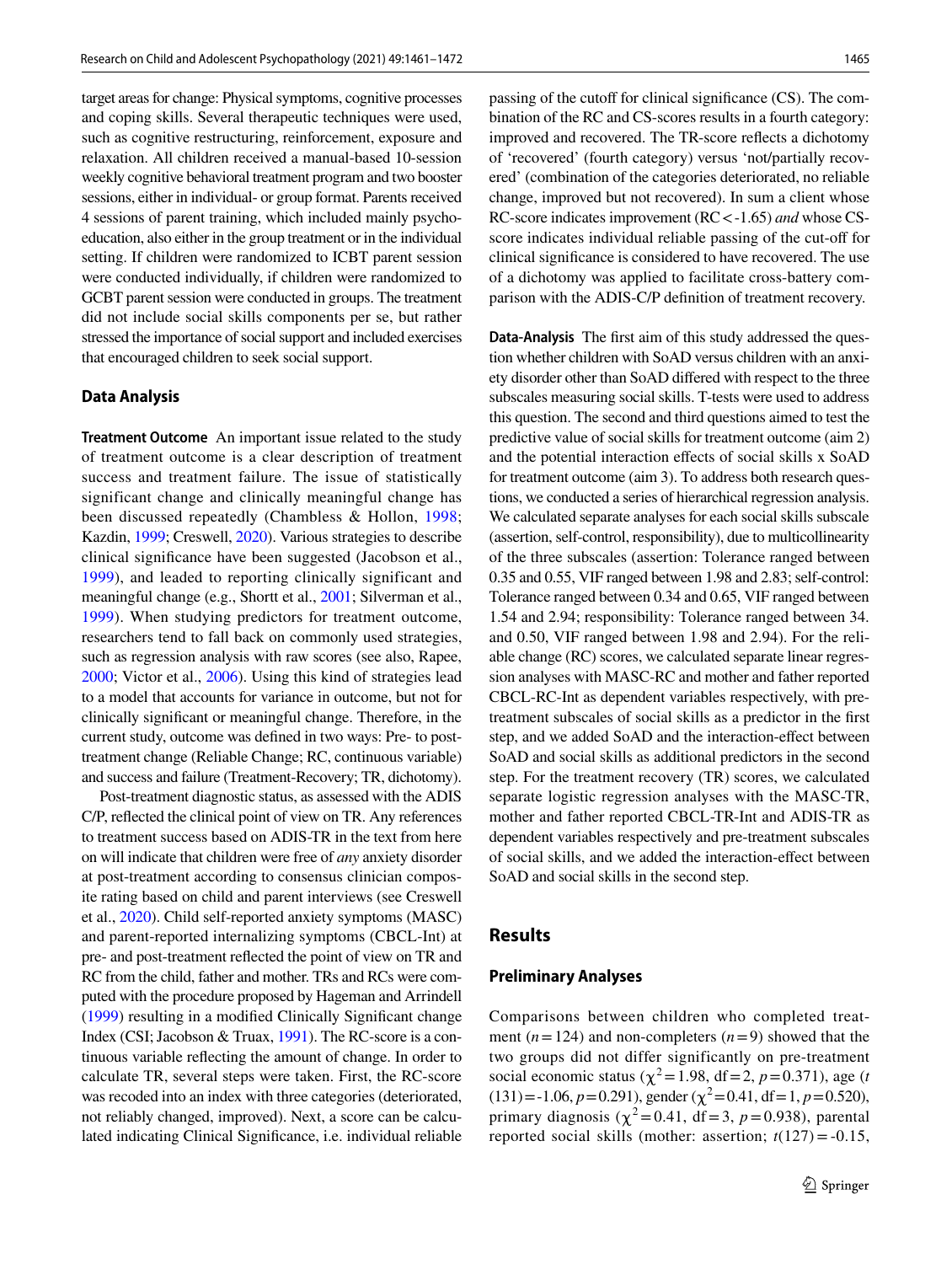*p*=0.884, self-control; *t*(127)=0.99, *p*=0.323, responsibility;  $t(127) = 1.19$ ,  $p = 0.237$ ; father: assertion;  $t(109) = 0.36$ , *p*=0.722, self-control; *t*(109)=0.33, *p*=0.742, responsibility; *t*(109)=0.88, *p*=0.379), MASC (*t*(127)=0.40, *p*=0.693) or CBCL-Int (mother; *t*(122)=0.32, *p*=0.754, father;  $t(100)=0.23$ ,  $p=0.822$ ). Therefore, we assumed there were no drop-out biases and used the sample of treatment completers for the current paper.

Chi-square-tests were conducted to examine whether MASC-TR, mother and father reported CBCL-TR-Int and ADIS-TR scores were diferent in the individual versus the group treatment: The Chi-square values were all low and nonsignificant (ADIS-TR:  $\chi^2$  (1) = 1.74, *p* = 0.188; MASC-TR:  $\chi^2$  (1)=0.01, *p*=0.909; CBCL-TR-Int mother:  $\chi^2$  (1)=0.06,  $p=0.813$ ). Although results were significantly different for fathers (CBCL-TR-Int father:  $\chi^2$  (1)=4.41, *p* = 0.036), the continuity correlation was not significant  $(p=0.095)$ , one cell had an expected count below the threshold of 2,54. RC scores were not signifcantly diferent for children participating in individual treatment versus the group treatment (RC CBCL-Int mother; *t* (115)=0.61, *p*=0.543, RC CBCL Int father; *t* (90)=0.53, *p*=0.597, RC MASC; *t* (116)=0.28, *p*=0.778). We therefore analyzed all children as one group.

## **Pre‑Treatment Differences in Social Skills for Children with and without Social Anxiety**

Comparison of pre-treatment parent-reported social skills in children with and without SoAD showed signifcant differences for the subscales assertion  $t(120) = 5.06$ ,  $p < 0.001$ and responsibility  $t(120) = 5.08$ ,  $p < 0.001$ , but not for selfcontrol  $t(121) = 0.91$ ,  $p = 0.367$  (see Table [2](#page-6-0)): Children with SoAD were described by their parents as less assertive and

less responsible than children with an anxiety disorder without SoAD prior to treatment.

#### **Predicting Treatment Outcome**

In order to predict treatment outcome by social skills (aim 2) and the interaction of social skills with SoAD (aim 3), we frst calculated a series of hierarchical regression analyses.

**Reliable Change (RC) scores** For the RC scores, we found that parent-reported assertion, self-control, and responsibility and the interaction 'Self-control x SoAP' did not signifcantly predict the three RC variables (MASC: assertion  $F(1,114) = 0.23$ ,  $p = 0.632$ , self-control  $F(1,115) = 2.92$ ,  $p = 0.090$ , responsibility  $F(1,114) = 0.07$ ,  $p = 0.789$ ; RC CBCL Int father: assertion  $F(1,88) = 0.08$ ,  $p = 0.780$ , self-control  $F(1,89) = 0.01$ ,  $p = 0.908$ , responsibility  $F(1,88) = 0.00, p = 0.978$ ; RC CBCL Int mother; assertion  $F(1,113)=0.31, p=0.579$ , self-control  $F(1,114)=1.650$ ,  $p=0.202$ , responsibility  $F(1,113)=0.43$ ,  $p=0.513$ ). This means that parental reported level of social skills in children and its interaction with social anxiety was not related to change during treatment as reported by the children themselves, their parents and therapists.

**Treatment‑ Recovery (TR) scores** We calculated a series of hierarchical logistic regression analyses for the TR variables (mother and father reported CBCL-Int-TR, child reported MASC-TR and ADIS-TR). Higher levels of parentreported assertion and self-control pre-treatment, but not responsibility, were signifcantly linked to a more favorable outcome on mother and father reported CBCL-TR-Int (see Tables [3](#page-7-0) and [4\)](#page-7-1). Likewise, higher levels of parent-reported

<span id="page-6-0"></span>**Table 2** Social Skills Rating System (SSRS), father and mother CBCL Internalizing and child MASC separately for clinically anxious children with and without a social anxiety disorder

|                           | Children<br>with SoAD<br>$(n=39)$ | Children without<br>SoAD $(n=83)$ |       |         | Children with SoAD vs<br>children without SoAD |
|---------------------------|-----------------------------------|-----------------------------------|-------|---------|------------------------------------------------|
| Measure                   | Mean                              | SD                                | Mean  | SD      | Cohens $d$                                     |
| <b>SSRS</b> scales Parent |                                   |                                   |       |         |                                                |
| Assertion                 | 12.07                             | (2.83)                            | 15.34 | (3.53)  | 1.03                                           |
| Self-control              | 10.01                             | (2.62)                            | 10.57 | (3.37)  | 0.19                                           |
| Responsibility            | 10.58                             | (2.20)                            | 13.14 | (2.77)  | 1.03                                           |
| <b>CBCL</b> Internalizing |                                   |                                   |       |         |                                                |
| Mother Pre                | 22.11                             | (10.19)                           | 19.10 | (8.59)  |                                                |
| Mother Post               | 16.97                             | (9.70)                            | 14.65 | (9.16)  |                                                |
| <b>Father Pre</b>         | 15.81                             | (7.05)                            | 16.21 | (8.75)  |                                                |
| <b>Father Post</b>        | 14.01                             | (8.49)                            | 13.47 | (8.63)  |                                                |
| MASC                      |                                   |                                   |       |         |                                                |
| Pre                       | 43.20                             | (19.08)                           | 39.81 | (15.91) |                                                |
| Post                      | 37.73                             | (19.20)                           | 36.42 | (17.91) |                                                |
|                           |                                   |                                   |       |         |                                                |

Means (SD), *SoAD*children with a social anxiety disorder pre-treatment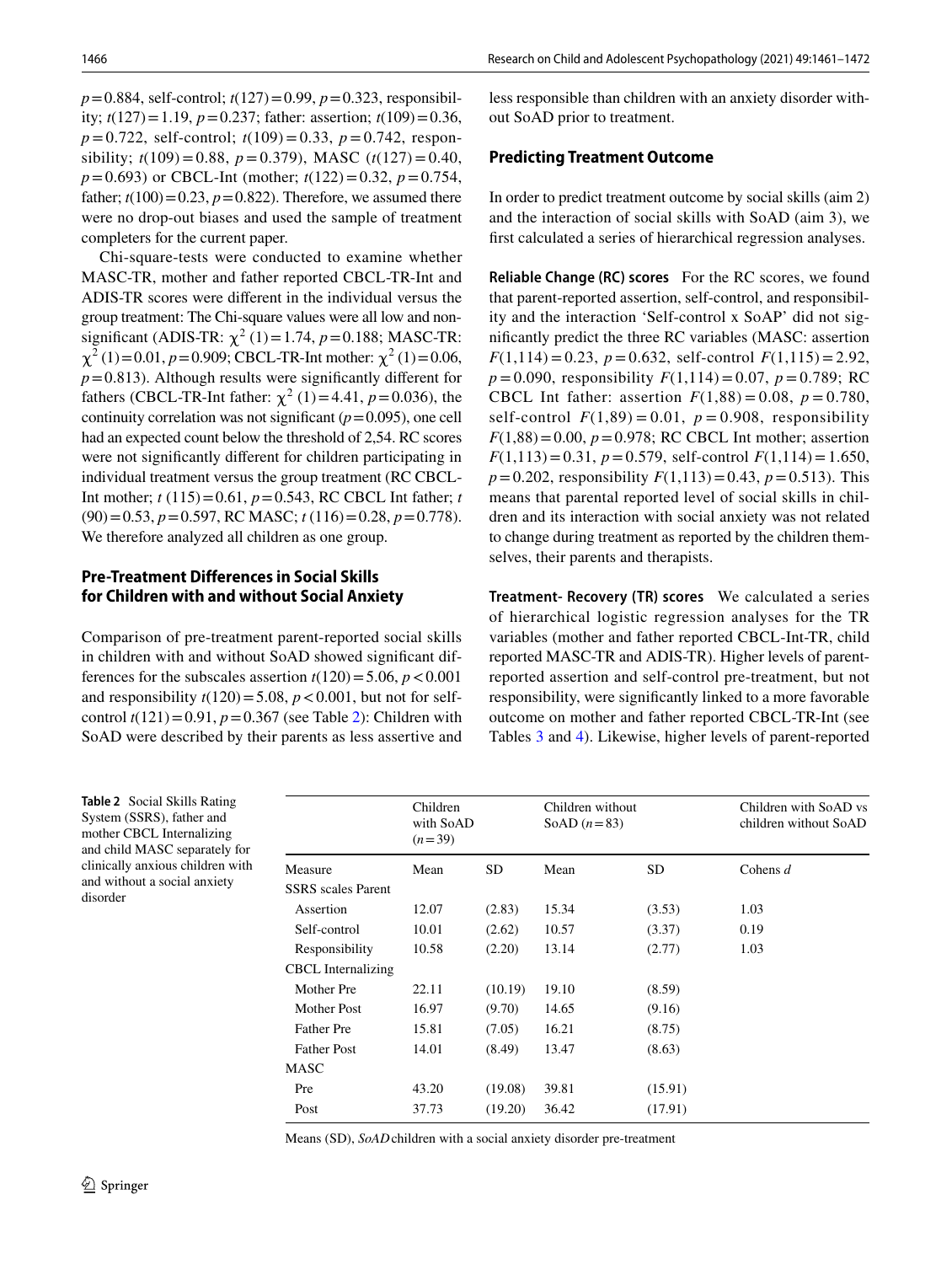assertion, responsibility and self-control pre-treatment were signifcantly linked to a more favorable outcome on ADIS-TR (see Table [5](#page-8-0)). None of the logistic regression analyses were significant for the MASC-TR (assertion;  $R^2$  < 0.01,  $\chi^2$  = 0.02,  $p$  = 0.885, self-control;  $R^2$  = 0.02,  $\chi^2$ =1.42, *p* = 0.233; responsibility; R<sup>2</sup> < 0.01,  $\chi^2$  = 0.03,  $p=0.863$ ). This means that fathers and mothers reported a better treatment recovery on the CBCL in their children post-treatment if the child had higher levels of pre-treatment assertion and self-control. Also, the clinician reported a better treatment recovery on the ADIS if children had higher scores on all three social skills subscales (i.e., assertion, selfcontrol, responsibility) pre-treatment. No such efects were found for children's self-reported fear.

Next, we added SoAD and 'social skills x SoAD' as interaction term as a second step in the hierarchical regression

<span id="page-7-0"></span>**Table 3** Predictive value of assertion, self-control and responsibility for mother reported CBCL-TR-Int

| Predictors               | B       | Exp(B) | $R^2$ | Model<br>Chi <sup>2</sup> | $\boldsymbol{p}$ |
|--------------------------|---------|--------|-------|---------------------------|------------------|
| Assertion                |         |        |       |                           |                  |
| Step 1                   |         |        | 0.09  | 5.99                      | 0.014            |
| Constant                 | $-4.41$ | < 0.01 |       |                           | 0.000            |
| Assertion                | 0.18    | 1.07   |       |                           | 0.020            |
| Step 2                   |         |        | 0.14  | 3.69                      | 0.158            |
| Constant                 | $-3.39$ | .03    |       |                           | 0.018            |
| Assertion                | 0.08    | 1.08   |       |                           | 0.456            |
| SoAP                     | 2.75    | 15.66  |       |                           | 0.056            |
| Assertion x SoAP         | $-0.20$ | 0.82   |       |                           | 0.062            |
| Self-control             |         |        |       |                           |                  |
| Step 1                   |         |        | 0.14  | 10.07                     | 0.002            |
| Constant                 | $-4.98$ | < 0.01 |       |                           | < 0.001          |
| Self-control             | 0.29    | 1.34   |       |                           | 0.004            |
| Step 2                   |         |        | 0.16  | 1.07                      | 0.585            |
| Constant                 | $-4.23$ | .02    |       |                           | 0.002            |
| Self-control             | 0.21    | 1.24   |       |                           | 0.080            |
| SoAP                     | 1.18    | 3.26   |       |                           | 0.394            |
| Self-control x SoAP      | $-0.12$ | 0.89   |       |                           | 0.338            |
| Responsibility           |         |        |       |                           |                  |
| Step 1                   |         |        | 0.06  | 3.71                      | 0.054            |
| Constant                 | $-3.97$ | 0.02   |       |                           | 0.002            |
| Responsibility           | 0.18    | 1.20   |       |                           | 0.061            |
| Step 2                   |         |        | 0.08  | 1.37                      | 0.505            |
| Constant                 | $-3.00$ | 0.05   |       |                           | 0.049            |
| Responsibility           | 0.08    | 1.08   |       |                           | 0.554            |
| SoAD                     | 1.76    | 5.82   |       |                           | 0.250            |
| Responsibility x<br>SoAD | $-0.16$ | 0.86   |       |                           | 0.244            |

*TR*Treatment-Recovery, *CBCL-TR-Int*Internalizing scale of the Child Behavior Checklist Treatment Recovery score

<span id="page-7-1"></span>**Table 4** Predictive value of assertion, self-control and responsibility for father reported CBCL-TR-Int

| Predictors               | B       | Exp(B) | $R^2$ | Model<br>Chi <sup>2</sup> | $\boldsymbol{p}$ |
|--------------------------|---------|--------|-------|---------------------------|------------------|
| Assertion                |         |        |       |                           |                  |
| Step 1                   |         |        | 0.16  | 5.56                      | 0.018            |
| Constant                 | $-7.31$ | 0.01   |       |                           | 0.002            |
| Assertion                | 0.30    | 1.36   |       |                           | 0.031            |
| Step 2                   |         |        | 0.16  | 0.06                      | 0.971            |
| Constant                 | $-6.91$ | $-.01$ |       |                           | 0.030            |
| Assertion                | 0.27    | 1.31   |       |                           | 0.231            |
| SoAP                     | 0.79    | 2.20   |       |                           | 0.805            |
| Assertion x SoAP         | $-0.5$  | 0.95   |       |                           | 0.817            |
| Self-control             |         |        |       |                           |                  |
| Step 1                   |         |        | 0.16  | 5.82                      | 0.016            |
| Constant                 | $-7.67$ | < 0.01 |       |                           | 0.005            |
| Self-control             | 0.42    | 1.53   |       |                           | 0.044            |
| Step 2                   |         |        | 0.18  | 0.06                      | 0.740            |
| Constant                 | $-6.79$ | < 0.01 |       |                           | 0.024            |
| Self-control             | 0.33    | 1.40   |       |                           | 0.178            |
| SoAP                     | 0.97    | 2.63   |       |                           | 0.747            |
| Self-control x SoAP      | $-0.11$ | 0.90   |       |                           | 0.659            |
| Responsibility           |         |        |       |                           |                  |
| Step 1                   |         |        | 0.05  | 1.88                      | 0.170            |
| Constant                 | $-5.44$ | < 0.01 |       |                           | 0.016            |
| Responsibility           | 0.22    | 1.25   |       |                           | 0.183            |
| Step 2                   |         |        | 0.09  | 1.12                      | 0.570            |
| Constant                 | $-3.45$ | 0.03   |       |                           | 0.226            |
| Responsibility           | 0.01    | 1.01   |       |                           | 0.966            |
| SoAD                     | 2.39    | 10.90  |       |                           | 0.402            |
| Responsibility x<br>SoAD | $-0.25$ | 0.78   |       |                           | 0.365            |

*TR*Treatment-Recovery, *CBCL-TR-Int*Internalizing scale of the Child Behavior Checklist Treatment Recovery score

analyses. For both father and mother CBCL-TR-Int scores, the significant main effects of assertion and self-control disappeared, and the interaction efect was not signifcant. Also, there were no significant (interaction) effects of the subscale responsibility (see Tables [3](#page-7-0) and [4](#page-7-1)). For the MASC-TR, none of the regression analyses were significant (assertion;  $R^2$  = 0.01,  $\chi^2 = 1.13$ ,  $p = 0.570$ , self-control;  $R^2 = 0.02$ ,  $\chi^2 = 0.25$ ,  $p=0.881$ , responsibility;  $R^2=0.01$ ,  $\chi^2=0.90$ ,  $p=0.637$ ). For the ADIS-TR, the three main efects of social skills (assertion, self-control and responsibility) remained significant. In addition, we found a main effect of SoAD  $(p=0.037)$  on responsibility, but this effect was qualified by a significant interaction effect of Responsibility x SoAD ( $p=0.035$  $p=0.035$ ; see Table 5). Children with no SoAD who had higher levels of responsibility pre-treatment had a more favorable outcome as measured with the ADIS-TR than children with lower social skills, but this effect did not show for children with SoAD (see Table [6\)](#page-8-1).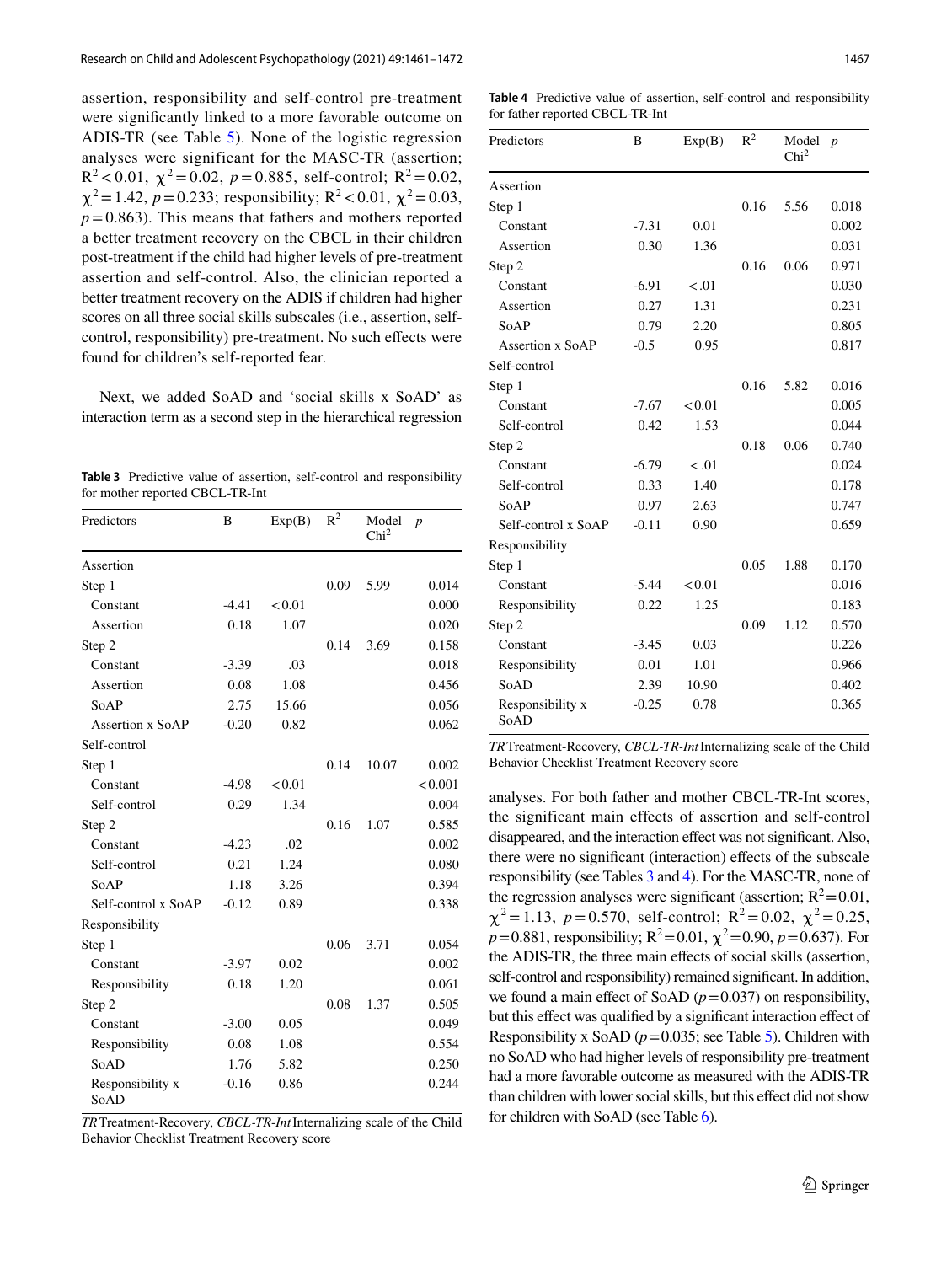<span id="page-8-0"></span>

|  |  |                                                           | <b>Table 5</b> Predictive value of assertion, responsibility and self-control |
|--|--|-----------------------------------------------------------|-------------------------------------------------------------------------------|
|  |  | for ADIS-C/P Treatment Recovery and interaction with SoAD |                                                                               |

| Predictors               | B       | Exp(B) | $R^2$ | Model<br>Chi <sup>2</sup> | $\boldsymbol{p}$ |
|--------------------------|---------|--------|-------|---------------------------|------------------|
| Assertion                |         |        |       |                           |                  |
| Step 1                   |         |        | 0.12  | 11.37                     | 0.001            |
| Constant                 | $-0.18$ | 15.24  |       |                           | 0.001            |
| Assertion                | 2.73    | 0.84   |       |                           | 0.001            |
| Step 2                   |         |        | 0.16  | 3.99                      | 0.136            |
| Constant                 | 2.35    | 10.51  |       |                           | 0.013            |
| Assertion                | $-0.14$ | 0.87   |       |                           | 0.047            |
| SoAD                     | $-1.88$ | 0.15   |       |                           | 0.049            |
| Assertion x SoAD         | .13     | 1.14   |       |                           | 0.064            |
| Self-control             |         |        |       |                           |                  |
| Step 1                   |         |        | 0.11  | 10.04                     | 0.002            |
| Constant                 | 2.20    | 9.00   |       |                           | 0.003            |
| Self-control             | $-0.19$ | 0.83   |       |                           | 0.002            |
| Step 2                   |         |        | 0.11  | 0.76                      | 0.684            |
| Constant                 | 2.57    | 13.01  |       |                           | 0.003            |
| Self-control             | $-0.23$ | 0.80   |       |                           | 0.005            |
| SoAD                     | 0.72    | 2.05   |       |                           | 0.412            |
| Self-control x SoAD      | $-0.06$ | 0.94   |       |                           | 0.455            |
| Responsibility           |         |        |       |                           |                  |
| Step 1                   |         |        | 0.05  | 4.83                      | 0.028            |
| Constant                 | 1.94    | 6.97   |       |                           | 0.023            |
| Responsibility           | $-0.14$ | 0.84   |       |                           | 0.032            |
| Step 2                   |         |        | 0.10  | 4.54                      | 0.103            |
| Constant                 | 1.13    | 3.08   |       |                           | 0.271            |
| Responsibility           | $-0.06$ | 0.95   |       |                           | 0.532            |
| SoAD                     | $-2.13$ | 0.12   |       |                           | 0.037            |
| Responsibility x<br>SoAD | 0.19    | 1.20   |       |                           | 0.037            |

*TR*Treatment-Recovery, *SoAD*Social Anxiety Disorder

## **Discussion**

The current study investigated the role of social skills and its interaction efect with social anxiety disorder as predictors of treatment outcome. More specifcally, the study had three goals 1) to examine whether, at pre-treatment, parents of children with SoAD reported significantly lower social skills in their children than parents of children without SoAD, 2) to explore the predictive value

<span id="page-8-1"></span>

|  |  |  | <b>Table 6</b> Means (SD) for responsibility for ADIS-C/P TR with SoAD |  |
|--|--|--|------------------------------------------------------------------------|--|
|--|--|--|------------------------------------------------------------------------|--|

| ADIS-C/P TR |             |                 |
|-------------|-------------|-----------------|
|             | Recovered   | Not recovered   |
| No SoAD     | 14.02(2.63) | $12.33(2.67)^*$ |
| SoAD        | 10.22(2.43) | 10.82(2.04)     |

*TR*Treatment-Recovery, *SoAD*Social Anxiety Disorder

\* p<0 .05 between recovered and not recovered

of social skills for treatment outcome and 3) to explore potential interaction efects of social skills and SoAD for treatment outcome. We assessed outcome in two diferent ways: Reliable Change (RC: The amount of reliable preto post-treatment change as measured with the MASC, and mother and father CBCL Internalizing problems), and Treatment-Recovery (TR: Treatment success versus treatment failure as measured by: Absence or presence of any anxiety disorder (ADIS-C/P); with mother and father reported Internalizing problems (CBCL) and with child reported anxiety (MASC)).

We found that parents of children with SoAD reported signifcantly lower levels of assertive and responsible social behavior prior to treatment in their children compared to parents of children with an anxiety disorder without SoAD. There are indeed several studies that found a clear link between the less favorable use of social skills and SoAD (Alfano et al., [2006](#page-10-1); Dodd et al., [2011](#page-11-13); Ginsburg et al., [1998](#page-11-14); Inderbitzen-Nolan et al., [2007](#page-11-15); Miers et al., [2010;](#page-11-16) Spence et al., [1999\)](#page-12-2).

When looking at the second research question, that addressed the predictive value of social skills for treatment outcome, we did not fnd a signifcant efect of social skills on reliable change. Thus, children with an anxiety disorder can beneft from a generic treatment program regardless of the presence of parent-reported social skills difculties. The results of the present study showed that higher levels of assertion, self-control and responsibility predicted a higher likelihood of Treatment-Recovery. This means that children with a higher level of pretreatment socially adequate behavior were more likely to be free of any anxiety disorder post treatment. When addressing the third goal of the study, by looking at the signifcant interaction of social skills with SoAD, we found that parental-reported responsibility was only a valid predictor for Treatment-Recovery in children without a SoAD, but not for children with SoAD. Children with no SoAD who had higher levels of responsibility had a more favorable outcome as measured with the ADIS-TR than children with lower social skills, but this efect did not show for children with SoAD. This effect was only found for the subscale responsibility, and not with the social skills subscales self-control and assertion. Moreover, it should be noted that even though the interaction between responsibility and social anxiety was signifcant, the overall interaction model was not signifcant, indicating that these results should be interpreted with care. In sum, it appears that higher social skills in general predicted Treatment-Recovery, and that SoAD only played a minor role in this relation. Notably, when looking at the interaction of parent-reported social skills and social anxiety predicting reliable change, the results showed that the children with anxiety, with and without social anxiety, profted equally regardless of their pretreatment level of parent-reported social skills.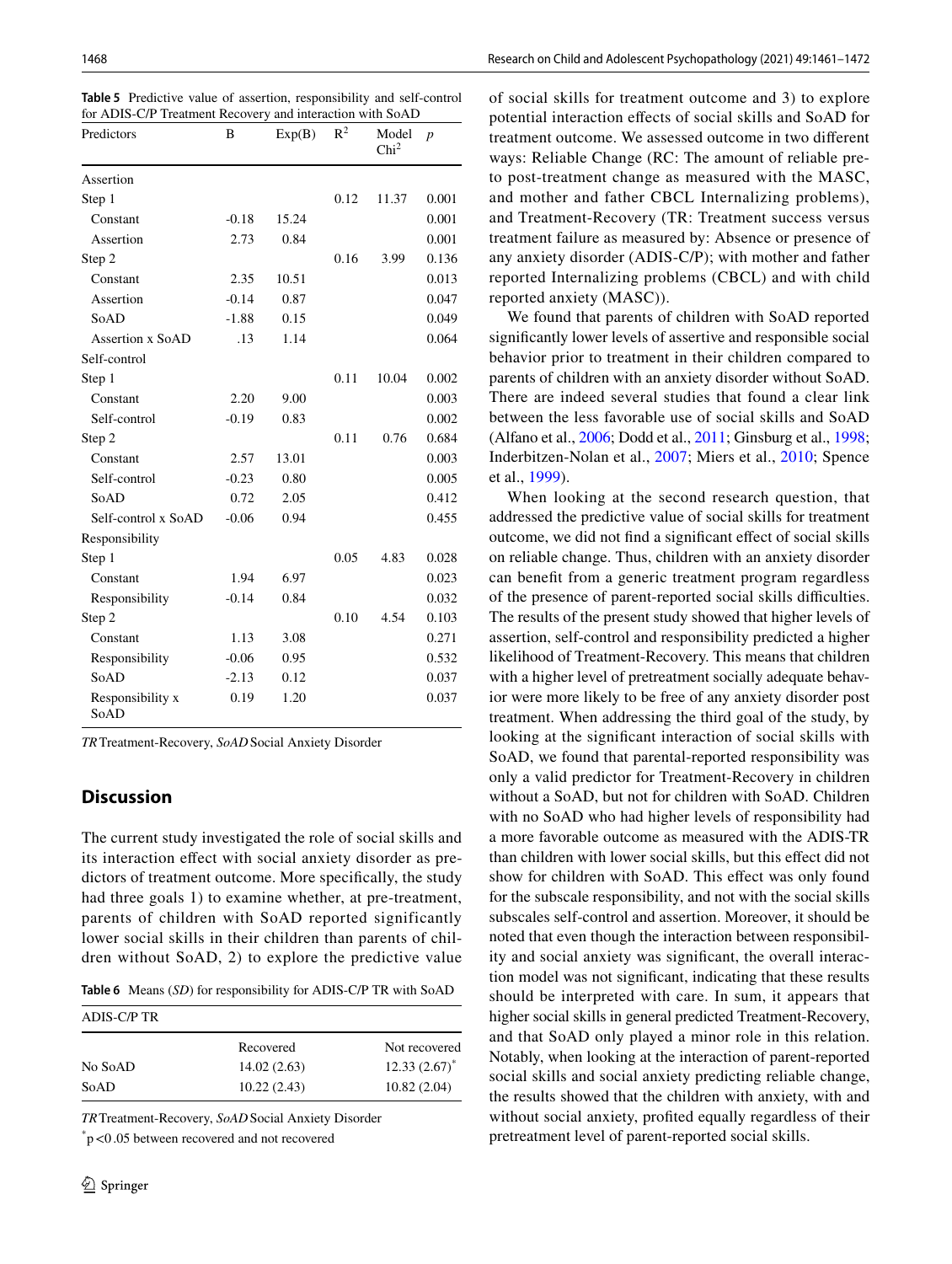These results could be explained by the fact that poor social skills might not necessarily be specific for social anxiety only (see also, Hofmann, [2000](#page-11-20); Rapee & Heimberg, [1997\)](#page-11-30). Poor social skills rather appear to pose a general vulnerability factor in the development of psychosocial problems (Segrin & Flora, [2000](#page-11-31)). Social skills did not predict the *amount* of pre- to post-treatment Reliable Change: Children with lower social skills benefted as much from the treatment as children with higher social skills, but these children were more impaired and needed relatively greater change compared to children with higher levels of social skills. Therefore, one could argue that we need to improve our generic cognitive behavioral treatment programs, by adding social skills training, especially for children with lower social skills. It should be noted however, that a social skills training might not result in socially important outcomes even when children acquire components of the necessary skills, if children are not able to integrate the newly learned skills into their daily behavioral repertoire (Greco & Morris, [2001](#page-11-32)). Likewise, the causal mechanism that accounts for parent-reported performance deficits of children with social anxiety in the current study could frst be the result of social skills deficits (e.g., Dodd et al., [2011\)](#page-11-13) or secondly, of difficulties using social skills due to anxiety (e.g., Spence & Rapee, [2016\)](#page-12-1). Thirdly, social information processing theory typically accounts for how problems with social information processing results in socially inadequate behavior in children with externalizing behavior (De Castro, [2004\)](#page-10-11). Notably, relations have also been found for social information processing with childhood anxiety (Luebbe et al., [2010](#page-11-33)). Consequentially, this has implications for treatment; either focus on addressing skills deficits in treatment with social skills training, decrease anxiety and thus enable the performance of skills, or address information processing deficits with (e.g.) cognitive restructuring.

When looking at the results in more detail, we found that parent-reported assertion, self-control and responsibility were signifcantly associated with treatment recovery (TR) but not with reliable change (RC). These fndings underline the important role of the ability to be assertive, to respond in a responsible and self-controlled manner in social situations. Children with a behavioral ability to infuence *social* events and *social* outcome's in their environment (selfcontrol), children who ask others for information, introduce themselves, and respond to actions of others (assertion) and children who communicate well with adults (responsibility) have a higher treatment recovery than children with scores on these subscales. Additionally, when looking at the interaction efects, these higher parent-reported social skills seemed to be partly only predictive for treatment recovery when children did not have SoAD. Thus, children with higher responsibility and no SoAD are most likely to recover from treatment (i.e., treatment success), but equally likely to proft from treatment (i.e., change during treatment). This might indicate that children with lower social skills might perhaps need 1) a more intensive treatment, for example by including more sessions, or may beneft from 2) the inclusion of social skills exercises. Clearly, more research is needed to shed more light on the role of social skills and social anxiety in treatment recovery, and to further study the possibilities to tailoring treatment programs. Knowledge on the underlying mechanisms or deviancies leading to lower social skills may hold keys to a more efective treatment for the subgroup of children with an anxiety disorder with lower social skills.

The current study had a few limitations. First, we only included parent-reported social skills of their children, but not therapist- or child-reported social skills. We also did not include any objective measures of social skills, for instance by asking the children to interact with their peers or to give a public speech task. Previous research has shown that self-reported levels of social skills may be negatively biased due to own levels of social anxiety, and that objective measures might give a better indication of social functioning in children with anxiety (Baartmans et al., [2019](#page-10-0), [2020](#page-10-12); Cartwright-Hatton et al., [2003;](#page-10-2) Klein et al., [2018;](#page-11-18) van Niekerk et al., [2017](#page-12-3)). Therefore, future studies should both include subjective and objective measures of social skills. Second, even though we had a relatively large sample of clinically anxious children in this study, only part of the children had a social anxiety disorder (*n*=39; total *N*=142). Furthermore, the current study used one specifc treatment program, FRIENDS which relatively relies more on social support than other cbt-programs. It is important that more studies with even larger samples and using other treatment programs are conducted in order to verify the results found in the current study. Third, the SSRS that we used in the current study was a Dutch version of the original scale. Even though there was only one minor change compared to the original scale (i.e., one item was added to the subscale assertion), this new version was not formally validated. Fourth, the rate of participating fathers was lower compared to mothers which might have resulted in a lower power and a higher chance to fnd uneven distributions. For example, father reported CBCL-TR internalizing problems had one cell with an expected count below the threshold of 2,54, indicating that there was an uneven distribution in treatment recovery as indicated by the father. Therefore, these results must to be interpreted with caution. Finally, interrater reliability of the ADIS diagnoses was not calculated. Even though licensed therapists and Master students who were both supervised and trained in administering the interview, we have not systematically performed inter-rater reliabilities. As the current paper focuses on children with versus without social anxiety disorder in their diagnostic profle, it would have been important to include inter-rater reliabilities of these decisions.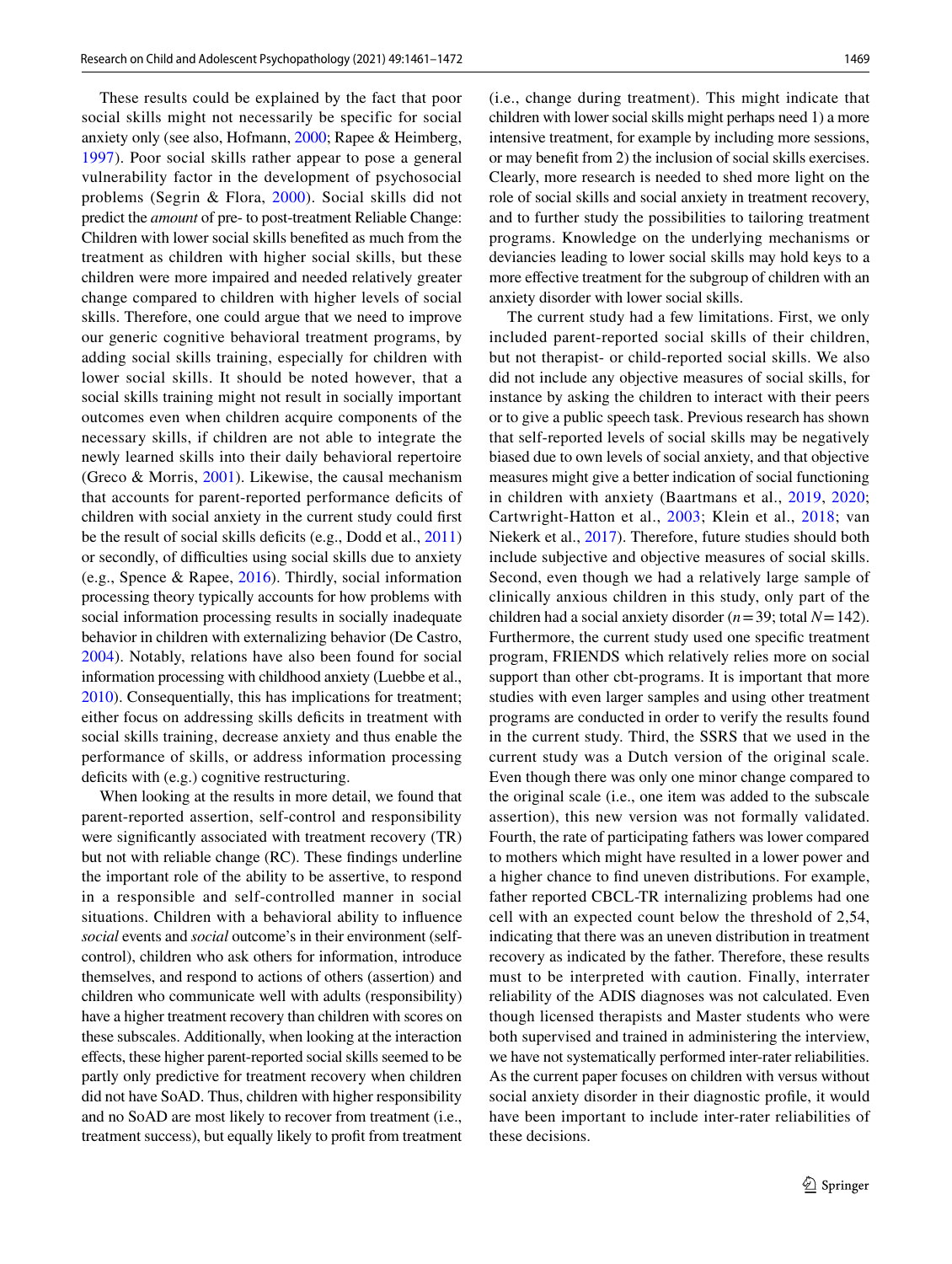In summary, the present study included a sample of children with an anxiety disorder with a relatively high rate of father and mother participation and a substantial proportion of children with SoAD. Whereas previous studies on the prediction of treatment outcome of cognitive behavioral therapy for children with anxiety disorders tended to overlook the social skills of children, the current study not only investigated the predictive value of social skills for treatment outcome, but also assessed interaction efects with social anxiety. Additionally, the current study also focused on statistically signifcant and meaningful change by examining treatment outcome with both reliable change and treatment recovery. The fndings in the present study indicate that higher parent reported social skills in their children predicted higher treatment-recovery. Furthermore, there is some indication that children with higher levels of responsible behavior show a better treatment recovery, but not for children with a social anxiety disorder. These results underline the relevance of further investigation the role of social skills for treatment outcome of children with anxiety disorders.

## **Key Points of the Paper**

- Parents ofanxious children with social anxiety disorder (SoAD) report lower levels ofassertion and responsibility than parents of anxious children without SoAD
- Higherlevel of social skills predicts a higher likelihood of treatment-recovery inchildren with anxiety treated with a CBT program
- Higherlevel of social skills does not predict the amount of pre- to post-treatment reliablechange
- Theassociation between social skills and treatmentrecovery is only partlymoderated by SoAD
- Childrenwith an anxiety disorder with and without SoAD may beneft equally from ageneric CBT program

**Acknowledgements** This study was partially supported fnancially by the Netherlands Foundation for Mental Health, situated in Utrecht. We would like to thank all children and their parents for their participation in this research project. For his signifcant contribution to the present research, many thanks are expressed to Prof. Dr. Ph. D. A. Treffers, PhD, who sadly passed away, but contributed signifcantly to the project. Author A.K. was supported by a Niels Stenson Fellowship.

#### **Compliance with Ethical Standards**

**Conflict of Interest** The authors state that they had no confict of interest.

**Ethical Approval** The committees for medical ethics of Leiden University Medical Center and of Sophia Childrens Hospital/ Erasmus Medical Center approved this study (ISRCTN48511871). The trial was registered at the Dutch Trial Register (NL309/ NTR 347).

**Informed Consent** A total of 142 children diagnosed with an anxiety disorder and their parents were asked to participate of which 133 participants signed informed consent and started treatment.

**Open Access** This article is licensed under a Creative Commons Attribution 4.0 International License, which permits use, sharing, adaptation, distribution and reproduction in any medium or format, as long as you give appropriate credit to the original author(s) and the source, provide a link to the Creative Commons licence, and indicate if changes were made. The images or other third party material in this article are included in the article's Creative Commons licence, unless indicated otherwise in a credit line to the material. If material is not included in the article's Creative Commons licence and your intended use is not permitted by statutory regulation or exceeds the permitted use, you will need to obtain permission directly from the copyright holder. To view a copy of this licence, visit<http://creativecommons.org/licenses/by/4.0/>.

## **References**

- <span id="page-10-4"></span>Achenbach, T. M. (1991). *Integrative guide for the CBCL/4-18, YSR, and TRF profles*. University of Vermont, Burlington, VT.
- <span id="page-10-1"></span>Alfano, C. A., Beidel, D. C., & Turner, S. M. (2006). Cognitive correlates of social phobia among children and adolescents. *Journal of Abnormal Child Psychology, 34*, 189–201.
- <span id="page-10-0"></span>Baartmans, J. M., Rinck, M., Hudson, J. L., Lansu, T. A., van Niekerk, R. E., Bögels, S. M., & Klein, A. M. (2019). Are socially anxious children really less liked, or do they only think so? *Cognitive Therapy and Research, 43*, 1043–1050.
- <span id="page-10-12"></span>Baartmans, J. M., van Steensel, F. J., Mobach, L., Lansu, T. A., Bijsterbosch, G., Verpaalen, I., & Klein, A. M. (2020). Social anxiety and perceptions of likeability by peers in children. *British Journal of Developmental Psychology, 38*, 319–336.
- <span id="page-10-8"></span>Barrett, P. M., & Turner, C. (2000). *Friends for children: Group leader's manual*. Australian Academic Press.
- <span id="page-10-2"></span>Cartwright-Hatton, S., Hodges, L., & Porter, J. (2003). Social anxiety in childhood: The relationship with self and observer rated social skills. *Journal of Child Psychology and Psychiatry, 44*, 737–742.
- <span id="page-10-7"></span>Cartwright-Hatton, S., Roberts, C., Chitsabesan, P., Fothergrill, C., & Harrington, R. (2004). Systematic review of the efficacy of cognitive behaviour therapies for childhood and adolescent anxiety disorders. *British Journal of Psychiatry, 43*, 421–436.
- <span id="page-10-3"></span>Cartwright-Hatton, S., Tschernitz, N., & Gomersall, H. (2005). Social anxiety in children: Social skills deficit, or cognitive distortion? *Behaviour Research and Therapy, 43*, 131–141.
- <span id="page-10-9"></span>Chambless, D. L., & Hollon, S. D. (1998). Defning empirically supported therapies. *Journal of Consulting and Clinical Psychology, 66*, 7–18.
- <span id="page-10-10"></span>Creswell, C., Nauta, M. H., Hudson, J. L., March, S., Reardon, T., Arendt, K., & In‐Albon, T. (2020). Research Review: Recommendations for reporting on treatment trials for child and adolescent anxiety disorders–an international consensus statement. *Journal of Child Psychology and Psychiatry*.
- <span id="page-10-11"></span>De Castro, B. O. (2004). The development of social information processing and aggressive behaviour: Current issues. *European Journal of Developmental Psychology, 1*, 87–102.
- <span id="page-10-5"></span>De Groot, A., Koot, H. M., & Verhulst, F. C. (1994). Cross-Cultural Generalizability of the Child Behavior Checklist Cross-Informant Syndromes. *Psychological Assessment, 6*, 225–230.
- <span id="page-10-6"></span>De Winter, A. F., Oldehinkel, A. J., Veenstra, R., Brunnekreef, J. A., Verhulst, F. C., & Ormel, J. (2005). Evaluation of non-response bias in mental health determinants and outcomes in a large sample of pre-adolescents. *European Journal of Epidemiology, 20*, 173–181.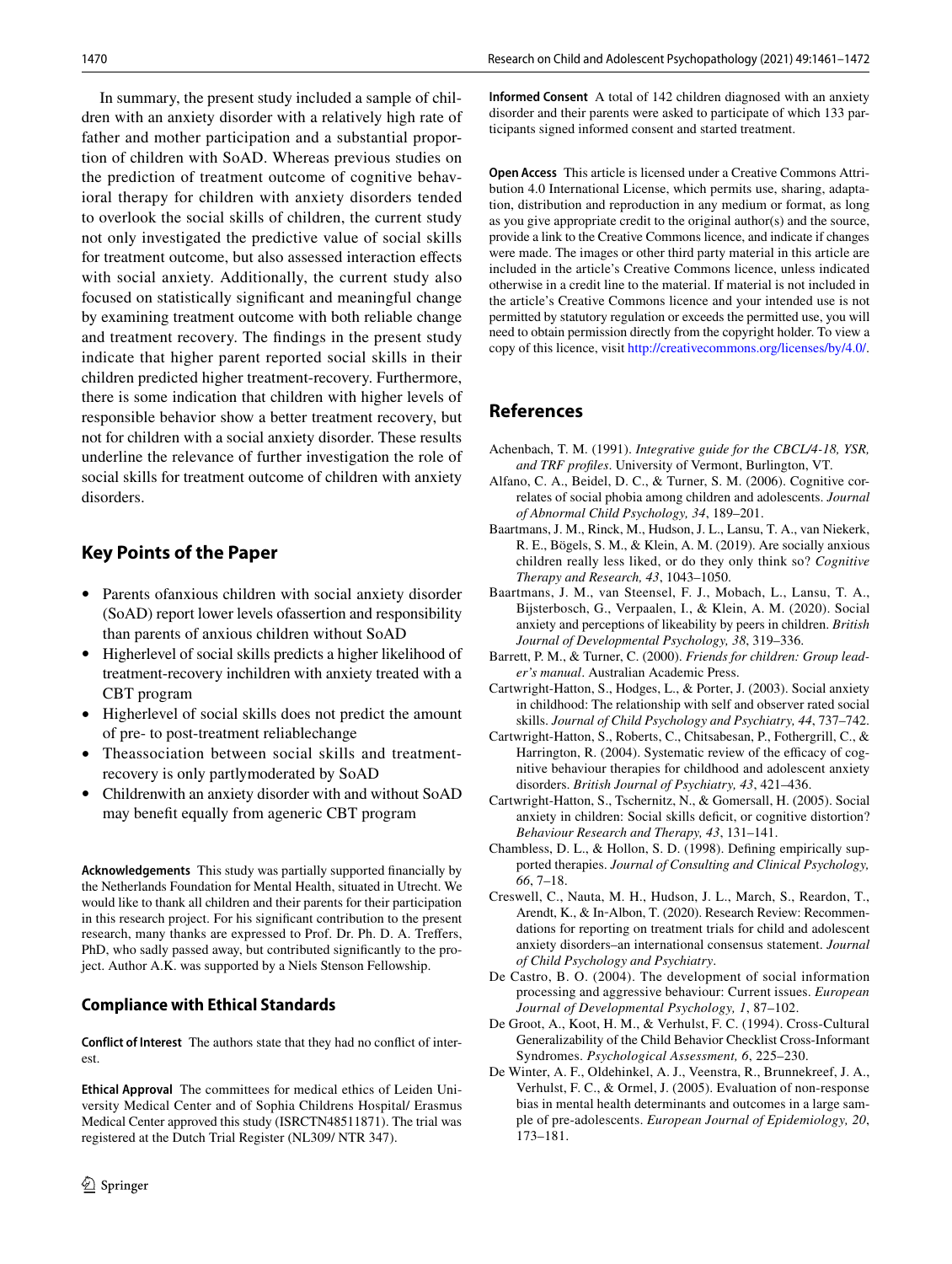- <span id="page-11-13"></span>Dodd, H., Hudson, J., Lyneham, H., Wuthrich, V., Morris, T., & Monier, L. (2011). Biased self-perception of social skills in anxious children: The role of state anxiety. *Journal of Experimental Psychopathology, 2*, 571–585.
- <span id="page-11-0"></span>Emmelkamp, P. M. G., Ehring, T., & Powers, M.B. (2010). Philosophy, psychology, causes and treatments of mental disorders. In N. Kazantzis, M.A. Reinecke, & A. Freeman (Eds.), *Cognitive and behavioral theories in clinical practice* (pp. 1–27). New York: Guilford.
- <span id="page-11-1"></span>Fréchette-Simard, C., Plante, I., & Bluteau, J. (2018). Strategies included in cognitive behavioral therapy programs to treat internalized disorders: A systematic review. *Cognitive Behaviour Therapy, 47*, 263–285.
- <span id="page-11-14"></span>Ginsburg, G. S., La Greca, A. M., & Silverman, W. K. (1998). Social anxiety in children with anxiety disorders: Relation with social and emotional functioning. *Journal of Abnormal Child Psychology, 26*, 175–185.
- <span id="page-11-32"></span>Greco, L. A., & Morris, T. L. (2001). Treating childhood shyness and related behavior: empirically evaluated approaches to promote positive social interactions. *Clinical Child and Family Psychology Review, 4*, 299–318.
- <span id="page-11-23"></span>Gresham, F. M., & Elliott, S. N. (1990). *Social skills rating system: Manual*. American Guidance Service Inc.
- Gresham, F. M. (2016). Social skills assessment and intervention for children and youth. *Cambridge Journal of Education, 46*, 319–332.
- <span id="page-11-28"></span>Hageman, W. J., & Arrindell, W. A. (1999). Clinically significant and practical! Enhancing precision does make a diference. Reply to McGlinchey and Jacobson, Hsu, and Speer. *Behavior Research and Therapy, 37*, 1219–1233.
- <span id="page-11-12"></span>Hebert-Myers, H., Guttentag, C. L., Swank, P. R., Smith, K. E., & Landry, S. H. (2006). The importance of language, social, and behavioral skills across early and later childhood as predictors of social competence with peers. *Applied Developmental Science, 10*, 174–187.
- <span id="page-11-20"></span>Hofmann, S. G. (2000). Treatment of social phobia: Potential mediators and moderators. *Clinical Psychology, 7*, 3–16.
- <span id="page-11-17"></span>Hopko, D. R., McNeil, D. W., Zvolensky, M. J., & Eifert, G. H. (2001). The relation between anxiety and skill in performance-based anxiety disorders: A behavioral formulation of social phobia. *Behavior Therapy, 32*, 185–207.
- <span id="page-11-6"></span>Hudson, J. L., Keers, R., Roberts, S., Coleman, J. R., Breen, G., Arendt, K., & Eley, T. C. (2015a). Clinical predictors of response to cognitive-behavioral therapy in pediatric anxiety disorders: The genes for treatment (GxT) study. *Journal of the American Academy of Child and Adolescent Psychiatry, 54*, 454–463.
- <span id="page-11-7"></span>Hudson, J. L., Rapee, R. M., Lyneham, H. J., MacLellan, L. F., Wuthrich, V. M., & Schniering, C. A. (2015b). Comparing outcomes for children with diferent anxiety disorders following cognitive behavioural therapy. *Behaviour Research and Therapy, 72*, 30–37.
- <span id="page-11-15"></span>Inderbitzen-Nolan, H. M., Anderson, E. R., & Johnson, H. S. (2007). Subjective versus objective behavioral ratings following two analogue tasks: A comparison of socially phobic and nonanxious adolescents. *Journal of Anxiety Disorders, 21*, 76–90.
- <span id="page-11-25"></span>Jacobson, N. S., Roberts, L. J., Berns, S. B., & McGlinchey, J. B. (1999). Methods for defning and determining the clinical signifcance of treatment efects: Description, application, and alternatives. *Journal of Consulting and Clinical Psychology, 67*, 300–307.
- <span id="page-11-29"></span>Jacobson, N. S., & Truax, P. (1991). Clinical signifcance: A statistical approach to defning meaningful change in psychotherapy research. *Journal of Consulting and Clinical Psychology, 59*, 12–19.
- <span id="page-11-5"></span>James, A. C., James, G., Cowdrey, F. A., Soler, A., & Choke, A. (2013). Cognitive behavioural therapy for anxiety disorders in

children and adolescents. *Cochrane Database of Systematic Reviews, 6*.

- <span id="page-11-24"></span>Kazdin, A. E. (1999). The meanings and measurement of clinical signifcance. *Journal of Consulting and Clinical Psychology, 67*, 332–339.
- <span id="page-11-3"></span>Khanna, M. S., & Kendall, P. C. (2010). Computer-assisted cognitivebehavioral therapy for child anxiety: Results of a randomized clinical trial. *Journal of Consulting and Clinical Psychology, 78*, 737–745.
- <span id="page-11-18"></span>Klein, A. M., Houtkamp, E. O., Salemink, E., Baartmans, J. M. D., Rinck, M., & van der Molen, M. J. (2018). Diferences between self- and peer-rated likability in relation to social anxiety and depression in adolescents with mild intellectual disabilities. *Research in Developmental Disabilities, 80,* 44–51.
- <span id="page-11-8"></span>Kodal, A., Fjermestad, K., Bjelland, I., Gjestad, R., Öst, L.-G., Bjaastad, J. F., Haugland, B. S. M., Havik, O. E., Heiervang, E., & Wergeland, G. J. (2018). Long-term efectiveness of cognitive behavioral therapy for youth with anxiety disorders. *Journal of Anxiety Disorders, 53*, 58–67.
- <span id="page-11-19"></span>Liber, J. M., van Widenfelt, B. M., Utens, E. M. W. J., Ferdinand, R. F., van der Leeden, A. J. M., van Gastel, W., & Trefers, P. D. A. (2008). No diferences between group versus individual treatment of childhood anxiety disorders in a randomized clinical trial. *Journal of Child Psychology and Psychiatry, 49*, 886–893.
- <span id="page-11-33"></span>Luebbe, A. M., Bell, D. J., Allwood, M. A., Swenson, L. P., & Early, M. C. (2010). Social information processing in children: Specifc relations to anxiety, depression, and afect. *Journal of Clinical Child & Adolescent Psychology, 39*, 386–399.
- <span id="page-11-9"></span>Lundkvist-Houndoumadi, I., & Thastum, M. (2017). Anxious children and adolescents non-responding to CBT: Clinical predictors and families' experiences of therapy. *Clinical Psychology & Psychotherapy, 24*, 82–93.
- <span id="page-11-21"></span>March, J. S. (1997). *Multidimensional anxiety scale for children: Technical manual*. Multi-Health Systems Inc.
- <span id="page-11-22"></span>March, J. S., Sullivan, K., & Parker, J. D. A. (1999). Test-retest reliability of the multidimensional anxiety scale for children. *Journal of Anxiety Disorders, 13*, 349–358.
- <span id="page-11-11"></span>McDaniel, S. C., Bruhn, A. L., & Troughton, L. (2017). A brief social skills intervention to reduce challenging classroom behavior. *Journal of Behavioral Education 26*, 53–74.
- <span id="page-11-10"></span>McLeod, B. M., Jensen-Doss, A., & Ollendick, T. H. (2013). Overview of diagnostic and behavioral assessment. In McLeod, B.M., Jensen-Doss, A., & Ollendick, T. H. (Eds.), *Diagnostic and Behavioral Assessment in Children and Adolescents. A Clinical Guide (pp. 1–33).* The Guilford Press, New York.
- <span id="page-11-16"></span>Miers, A. C., Blöte, A. W., & Westenberg, P. M. (2010). Peer perceptions of social skills in socially anxious and nonanxious adolescents. *Journal of Abnormal Child Psychology, 38*, 33–41.
- <span id="page-11-2"></span>Nauta, M. H., Scholing, A., Emmelkamp, P. M., & Minderaa, R. B. (2003). Cognitive behavioral therapy for children with anxiety disorders in a clinical setting: No additional efect of a cognitive parent training. *Journal of the American Academy of Child & Adolescent Psychiatry, 42*, 1270–1278.
- <span id="page-11-27"></span>Rapee, R. M. (2000). Group treatment of children with anxiety disorders: Outcome and predictors of treatment response. *Australian Journal of Psychology, 52*, 125–129.
- <span id="page-11-30"></span>Rapee, R. M., & Heimberg, R. G. (1997). A cognitive-behavioral model of anxiety in social phobia. *Behaviour Research and Therapy, 35*, 741–756.
- <span id="page-11-4"></span>Rapee, R. M., Schniering, C. A., & Hudon, J. L. (2009). Anxiety disorders during childhood and adolescence: Origins and treatment. *Annual Review of Clinical Psychology, 5*, 311–341.
- <span id="page-11-31"></span>Segrin, C., & Flora, J. (2000). Poor social skills are a vulnerability factor in the development of psychosocial problems. *Human Communication Research, 26*, 489–514.
- <span id="page-11-26"></span>Shortt, A. L., Barrett, P. M., & Fox, T. L. (2001). Evaluating the FRIENDS Program: A cognitive-behavioral group treatment for